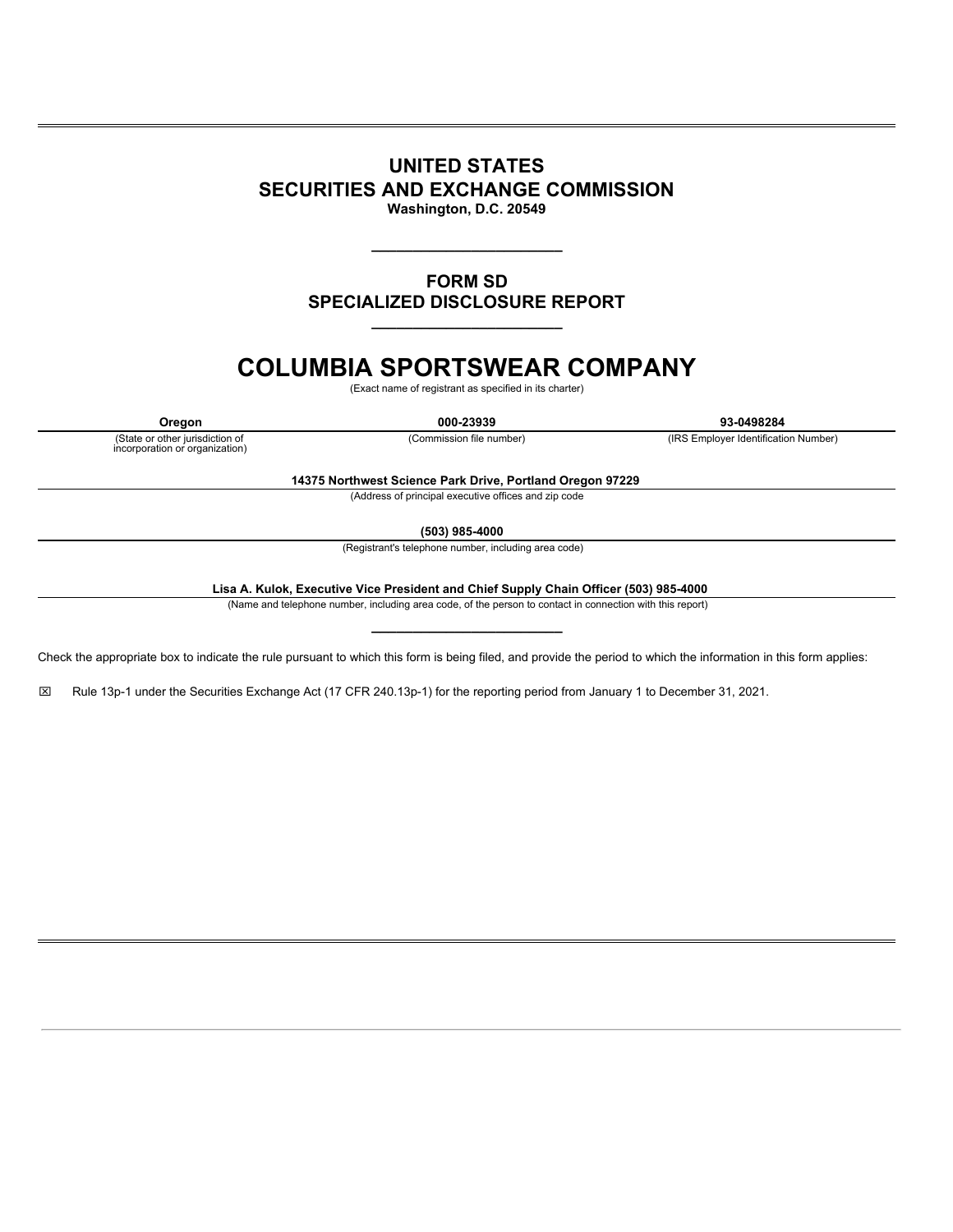## **Section 1 – Conflict Minerals Disclosure**

#### **Item 1.01 Conflict Minerals Disclosure and Report**

As required by Rule 13p-1 under the Securities Exchange Act of 1934, as amended, and Form SD, a Conflict Minerals Report is provided as Exhibit 1.01 hereto. It is also publicly available on the Columbia Sportswear Company's investor relations website, http://investor.columbia.com, and can be found via the following link:

https://investor.columbia.com/sec-filings/all-sec-filings?form\_type=SD&year=#

The contents of that site are not incorporated by reference into, and are not otherwise a part of, this Form SD.

## **Item 1.02 Exhibit.**

The Conflict Minerals Report required by Item 1.01 is filed as Exhibit 1.01 to this Form SD.

## **Section 2 – Exhibits**

# **Item 2.01 Exhibits**

| Exhibit No. | :xhibit                                                                           |
|-------------|-----------------------------------------------------------------------------------|
| 1.01        | Conflict Minerals Report as required by Items 1.01 and Item 1.02 of this Form SD. |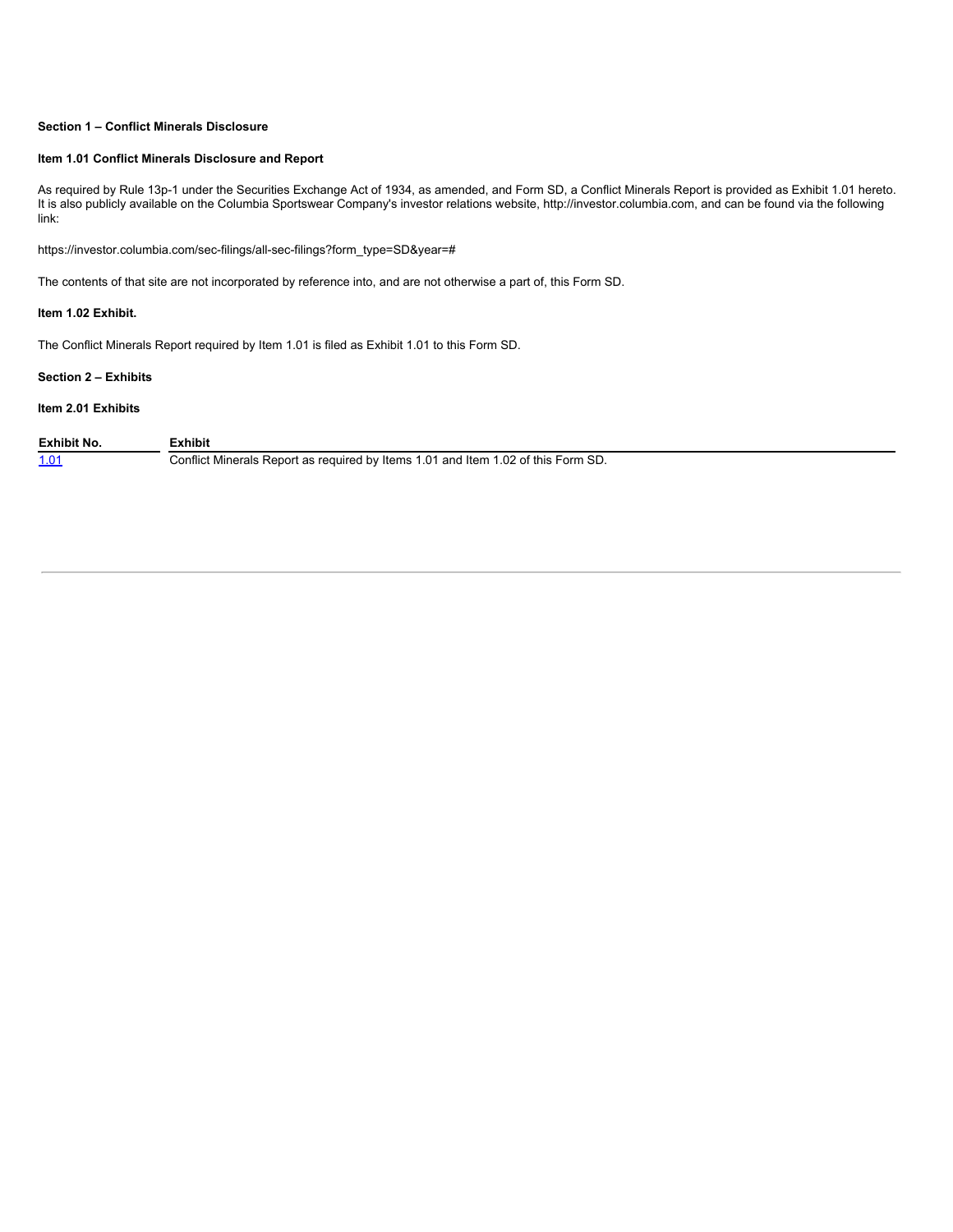# **SIGNATURES**

Pursuant to the requirements of the Securities Exchange Act of 1934, the registrant has duly caused this report to be signed on its behalf by the duly authorized undersigned.

# **COLUMBIA SPORTSWEAR COMPANY**

Dated: May 26, 2022

By: /s/ LISA A. KULOK

Lisa A. Kulok Executive Vice President and Chief Supply Chain Officer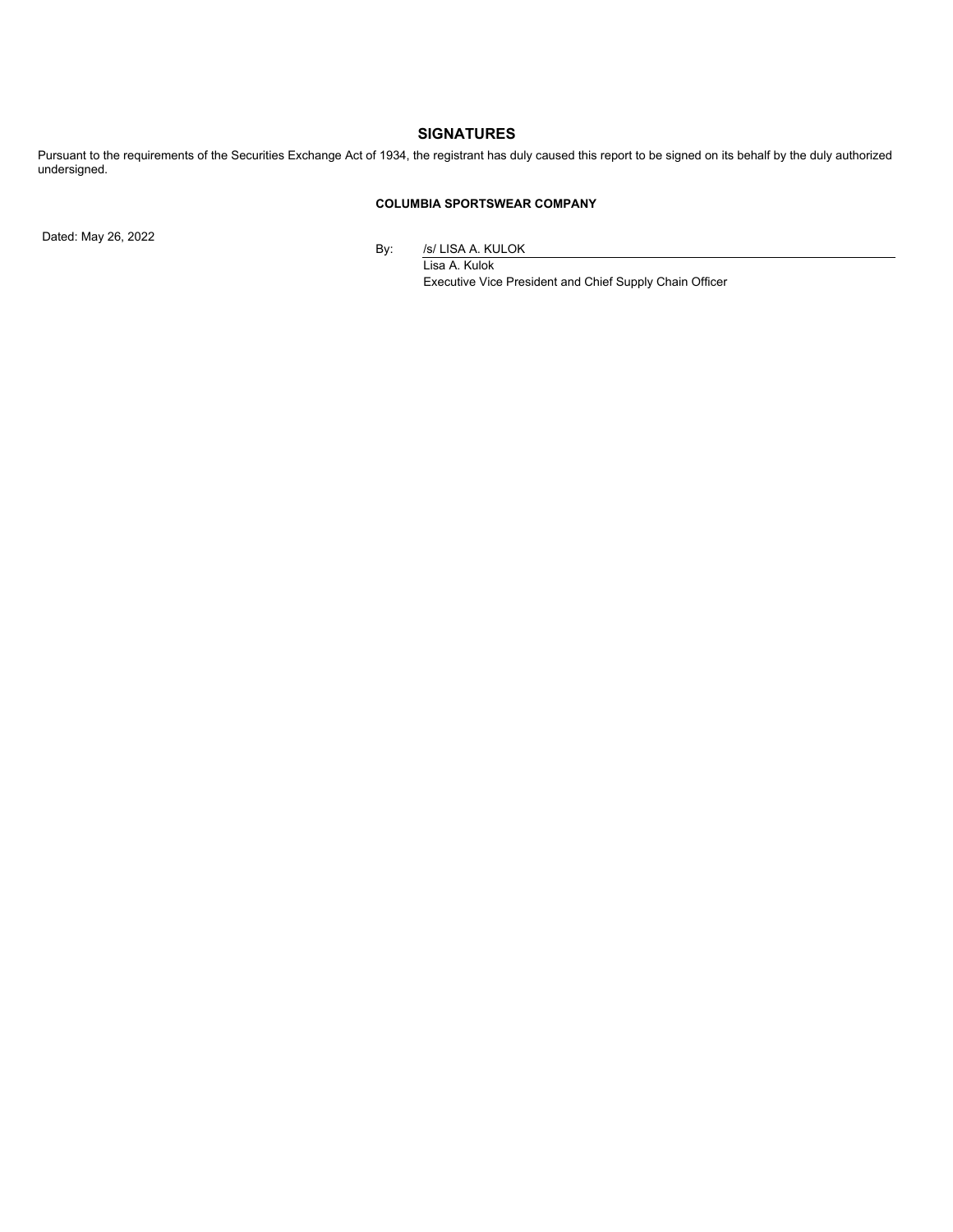#### **Columbia Sportswear Company Conflict Minerals Report For The Year Ended December 31, 2021**

#### **SUMMARY**

This Conflict Minerals Report (this "Report") of Columbia Sportswear Company (together with its wholly owned subsidiaries, the "Company", "we", "us" and "our"), for the year ended December 31, 2021 is presented to comply with Rule 13p-1 under the Securities Exchange Act of 1934, as amended (the "Conflict Minerals Rule"). This Report has been prepared by the management of the Company to provide transparency on the use of certain minerals, defined in the Conflict Minerals Rule as "conflict minerals", that are necessary to the functionality or production of our products. Conflict minerals are columbite-tantalite (coltan), cassiterite, gold, wolframite, or their derivatives, which are limited to tantalum, tin, and tungsten ("3TG").

Pursuant to the Conflict Minerals Rule, the Company is required to conduct a good faith reasonable country of origin inquiry ("RCOI") designed to determine whether any of the 3TG necessary to the functionality or production of the Company's products may have originated in the Democratic Republic of the Congo ("DRC") or an adjoining country, collectively defined as the "Covered Countries". Unless otherwise defined, terms used in this report are defined in the Conflict Minerals Rule.

#### **PART I. COMPANY OVERVIEW**

Our principal products include outdoor, active and everyday lifestyle apparel, footwear, accessories, and equipment products to meet the diverse needs of our customers and consumers. We develop and manage our merchandise in two principal categories: apparel, accessories and equipment; and footwear.

Our apparel, accessories and equipment products are designed to be used during a wide variety of activities, such as skiing, snowboarding, hiking, climbing, mountaineering, camping, hunting, fishing, trail running, water sports, yoga, golf, and adventure travel. Our footwear products include durable, lightweight hiking boots, trail running shoes, rugged cold weather boots for activities on snow and ice, sandals and shoes for use in water activities, and function-first fashion footwear and casual shoes for everyday use.

We conducted an analysis of our products to determine "in-scope" products and found that many of our products do not contain any 3TG. For those products where 3TG is necessary to the product functionality, 3TG content generally represents a small amount of the total material content of the product (such as in zippers, hooks and rivets).

In accordance with the Conflict Minerals Rule and industry guidance, we determined that certain items could be excluded from our in-scope product analysis, including point-of-purchase displays, prototypes, packaging, hangers, and samples. In addition, we made determinations with respect to the exclusions from our scope certain dyes, biocides and fungicides included in certain products that are not indicated to include 3TG. We also excluded from the in-scope product analysis the following products because we do not believe we contract to manufacture the products:

- Certain products manufactured by third-party licensees under trademark license agreements;
- Products manufactured pursuant to agreements for which the Company has limited control over the content or manufacturing of the product, including certain products manufactured by its distributors for distribution in markets in their designated territory; and
- Certain products sourced through sourcing agents.

#### **Manufacturing and Sourcing**

We do not own, operate, or manage manufacturing facilities nor do we purchase 3TG directly from mines, smelters or refiners. Many of the products that we contract to manufacture are highly technical and typically include components and trims from multiple suppliers. While we may nominate raw material suppliers (including trim and component suppliers) to be used by our vast network of finished-goods manufacturers, in some cases we may not have direct contractual relationships with these raw material suppliers. Generally, there are multiple tiers of vendors and suppliers between the 3TG mines and our raw material suppliers. Therefore, we must rely on our raw material

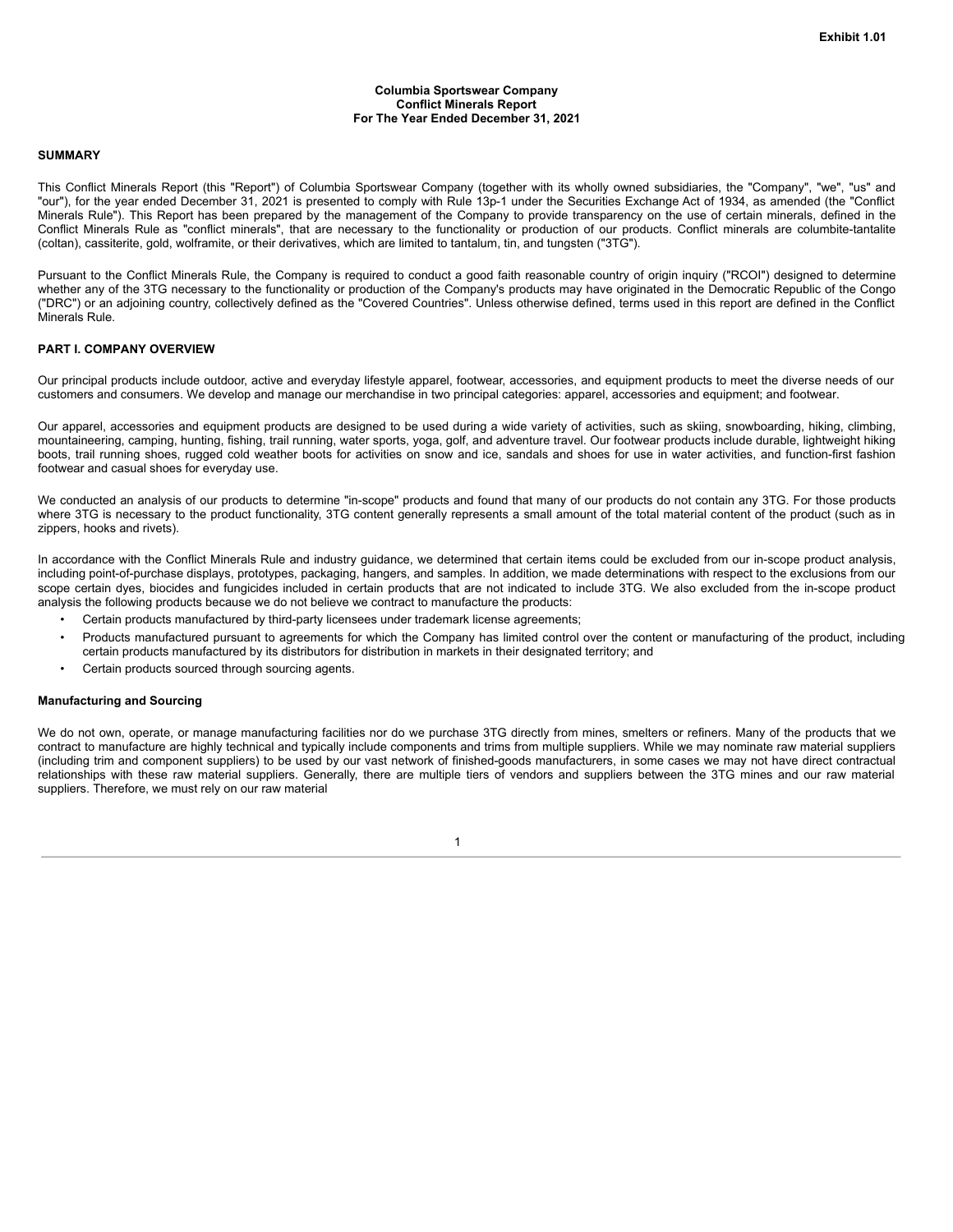suppliers to work with their upstream suppliers to provide us with accurate information about the origin of 3TG used in our products.

# **PART II. REASONABLE COUNTRY OF ORIGIN INQUIRY AND DUE DILIGENCE**

#### **Reasonable Country of Origin Inquiry**

Under our RCOI, we requested that all suppliers identified as providing trims, components or materials that could possibly include 3TG ("Covered Suppliers") provide information to us regarding their 3TG use and smelters and refiners using the Conflict Mineral Reporting Template ("CMRT"). The CMRT was developed by the Responsible Minerals Initiative (the "RMI") to collect data and facilitate disclosure of information regarding smelters and refiners that provide material to a manufacturer's supply chain. It includes questions regarding a supplier's conflict minerals policy, its due diligence process and information about its supply chain, such as the names and locations of smelters and refiners, as well as the origin of 3TG used by those facilities. The CMRT represents our reasonable efforts to determine the country of origin of 3TG in our supply chain. In large part, we must rely on the cooperation of other parties in our supply chain to report on compliance with the Conflict Minerals Rule.

Pursuant to the Conflict Minerals Rule, based on the results of our RCOI, we conducted due diligence for 2021. These due diligence efforts are discussed below in this Report.

#### **Design of Due Diligence Framework**

We designed our due diligence framework to conform in all material respects with the Organisation for Economic Co-operation and Development's *Due Diligence Guidance for Responsible Supply Chains of Minerals from Conflict-Affected and High-Risk Areas* (the "OECD Guidance").

#### **Due Diligence Process**

Summarized below are the components of our conflict minerals program for the reporting period as they relate to the five-step framework from the OECD Guidance. These are not all of the discrete steps that were part of our due diligence.

#### *1. Maintain Strong Management Systems*

- **Conflict Minerals Policy**. We have adopted a position statement ("Policy"), commonly referred to as a conflict minerals policy by our industry peers, regarding the sourcing of 3TG. Our Policy is publicly available on our website at www.columbiasportswearcompany.com in the Corporate Responsibility section of the website (currently under "Responsible Practices"). The contents of our website are not incorporated by reference herein, and are not otherwise a part of this Report. Pursuant to our Policy, we expect all of our suppliers to avoid use of minerals that are derived from ore mined under conditions of armed conflict and human rights abuses or which may directly or indirectly finance or benefit armed groups in Covered Countries.
- **Internal Team***.* We have a conflict minerals group that collaborates with key senior executives and subject matter experts from functions such as manufacturing, materials research, legal, and finance to ensure execution of our management system. The team of subject matter experts is responsible for implementing our conflict minerals compliance strategy and is led by our Vice President of Corporate Responsibility. Execution of the program is managed by our corporate responsibility team and is based on OECD Guidance.
- **Control Systems***.* We conduct an annual survey of our supply chain through a third-party service provider as part of our RCOI and due diligence. Our third-party service provider provides data validation and preliminary risk assessment based on RCOI responses. We utilize the CMRT for our data collection. We maintain internal records relating to our 3TG compliance program for at least five years. These records are generally maintained by us or the third-party service provider in an electronic format.
- **Supplier Engagement***.* In 2021, our Policy and requirements were actively communicated to all identified Covered Suppliers. Training documentation was provided to these Covered Suppliers to share general information about the Conflict Minerals Rule along with our requirements to suppliers regarding this obligation. We also maintain contracts with most of our raw material suppliers (including trim and component suppliers). Our form agreement for these suppliers contains a clause that requires the supplier

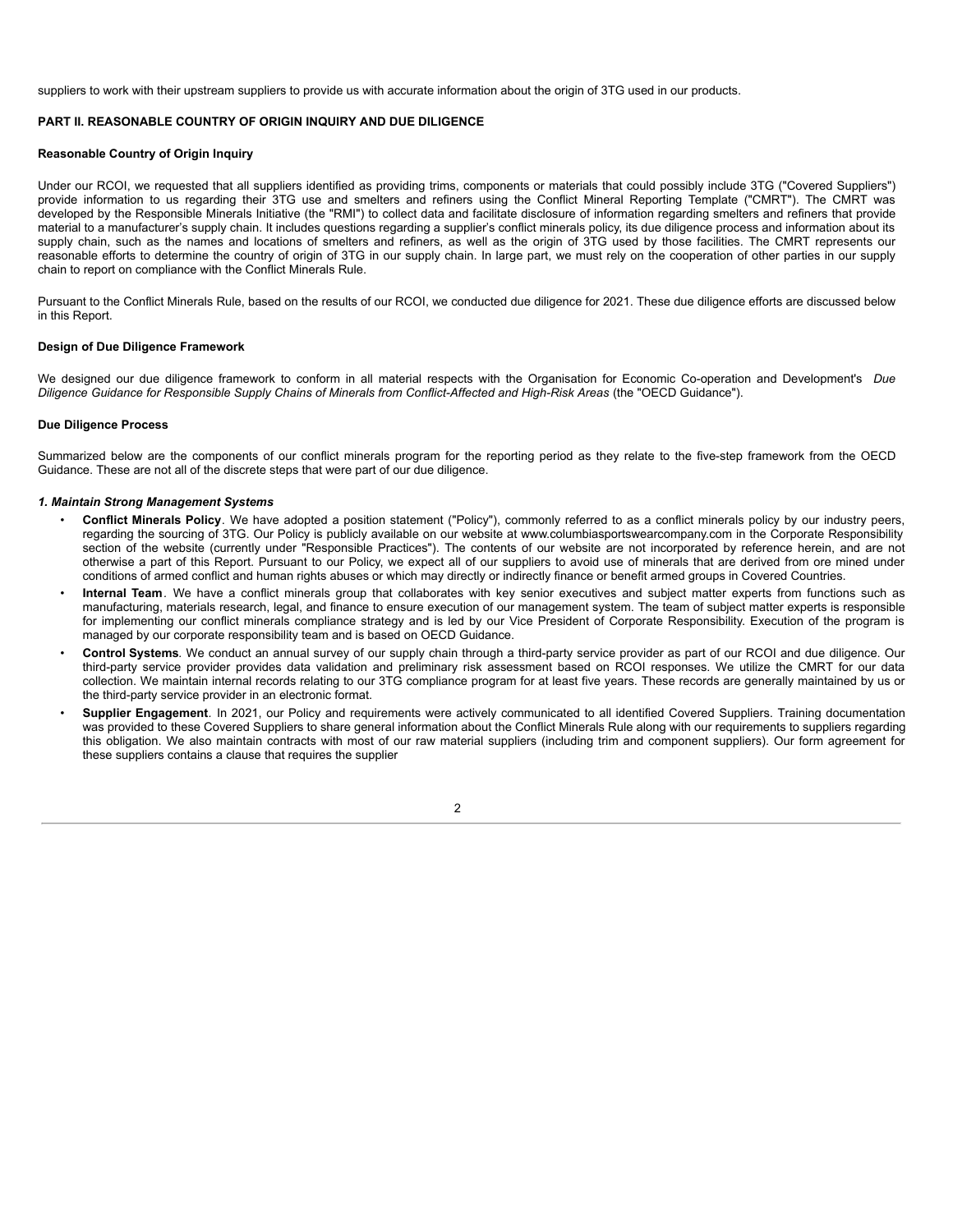to comply with our Policy and to cooperate with our efforts to identify the sources of 3TG minerals found in the materials we purchase from the supplier.

• **Company Grievance Mechanism**. We have established a process to allow interested parties to contact us with questions, comments or concerns regarding our Policy or practices. The product category units contained in this Report are aggregated at the product category highest level. For inquiries regarding a particular product style, our conflict minerals group may be reached by email at cm@columbia.com.

#### *2. Identify and Assess Risk in the Supply Chain*

- **Identify Risks in the Supply Chain**. In 2021, our conflict minerals group: identified materials, trims and components used in the Company's products that could contain 3TG based on a metals content reporting flag in our product management database; identified suppliers of materials, trims or components that could contain 3TG; established Covered Suppliers that are included in the scope of the Company's 3TG reporting process in accordance with the Conflict Minerals Rule; and instructed the Company's third-party service provider to request completion of the CMRTs from Covered Suppliers to determine if such suppliers have product that potentially contains 3TG from Covered Countries. In 2021, our third-party service provider requested completed CMRTs from our 52 Covered Suppliers, representing primarily trim and component suppliers. We received responses from all 52 Covered Suppliers, a response rate of 100%. Of the respondents, nine Covered Suppliers, or 17%, indicated one or more of 3TG were used in production of their products, but not with complete certainty in our products. 43 Covered Suppliers responded that they do not use 3TG in their products.
- **Assess Risk in the Supply Chain**. CMRTs provided by the Covered Suppliers were reviewed against our internally developed risk factors and criteria to determine which responses required further engagement. The criteria included plausibility, gaps and inconsistencies within the data reported by Covered Suppliers, as well as incomplete or unrecognized smelter and refiner information. In 2021, as a result of this risk-assessment, we focused communication and coordination on three Covered Suppliers who provided inconsistent information or unrecognized smelter and refiner information. These three Covered Suppliers received reminder emails every two weeks and additional outreach to resolve quality control flags. For those Covered Suppliers that indicated sourcing from Covered Countries, additional investigation was completed to determine the source and chain-of-custody of the regulated metals.

#### *3. Design and Implement a Strategy to Respond to Risks*

- **Report Findings to Senior Management**. We report information gathered during our annual supply chain survey, results from the risk assessment process and status of our risk mitigation efforts to our Executive Vice President, Chief Administrative Officer; General Counsel and Secretary and Executive Vice President; and Executive Vice President, Chief Supply Chain Officer.
- **Devise, Adopt and Implement a Risk Management Plan**. We maintain a risk management plan that includes due diligence reviews of suppliers, smelters and refiners that may be sourcing or processing 3TG from the Covered Countries which may not be from recycled or scrap sources. Our due diligence measures are significantly based on third-party audits of smelters and refiners that evaluate the smelters and refiners who process and provide 3TG to our supply chain. We attempt to contact smelter and refiner facilities that indicate sourcing from Covered Countries to assess their due diligence practices and request country of origin and chain of custody information for 3TG processed by the facilities. We take the measures identified elsewhere in this Report to mitigate the risk that 3TG in our products benefit armed groups in the Covered Countries.
- **Ongoing Risk Monitoring**. We monitor and track suppliers, smelters, and refiners identified as not meeting the requirements set forth in our Policy or contractual requirements to determine their progress in meeting those requirements.

#### 4. Carry Out Independent Third-Party Audit of Supply Chain Due Diligence at Identified Points in the Supply Chain

We do not have direct relationships with 3TG smelters and refiners and therefore do not perform or direct audits of such entities. In connection with our due diligence, for the identified smelters and refiners, our third-party service provider consults information concerning independent third-party audits of smelters and refiners made available by the RMI, the London Bullion Market Association Good Delivery Program ("LBMA") and the Responsible Jewelry Council Chain-of-Custody Certification ("RJC") and if the smelter of refiner is certified by one of these third-parties it is determined to be "conformant".

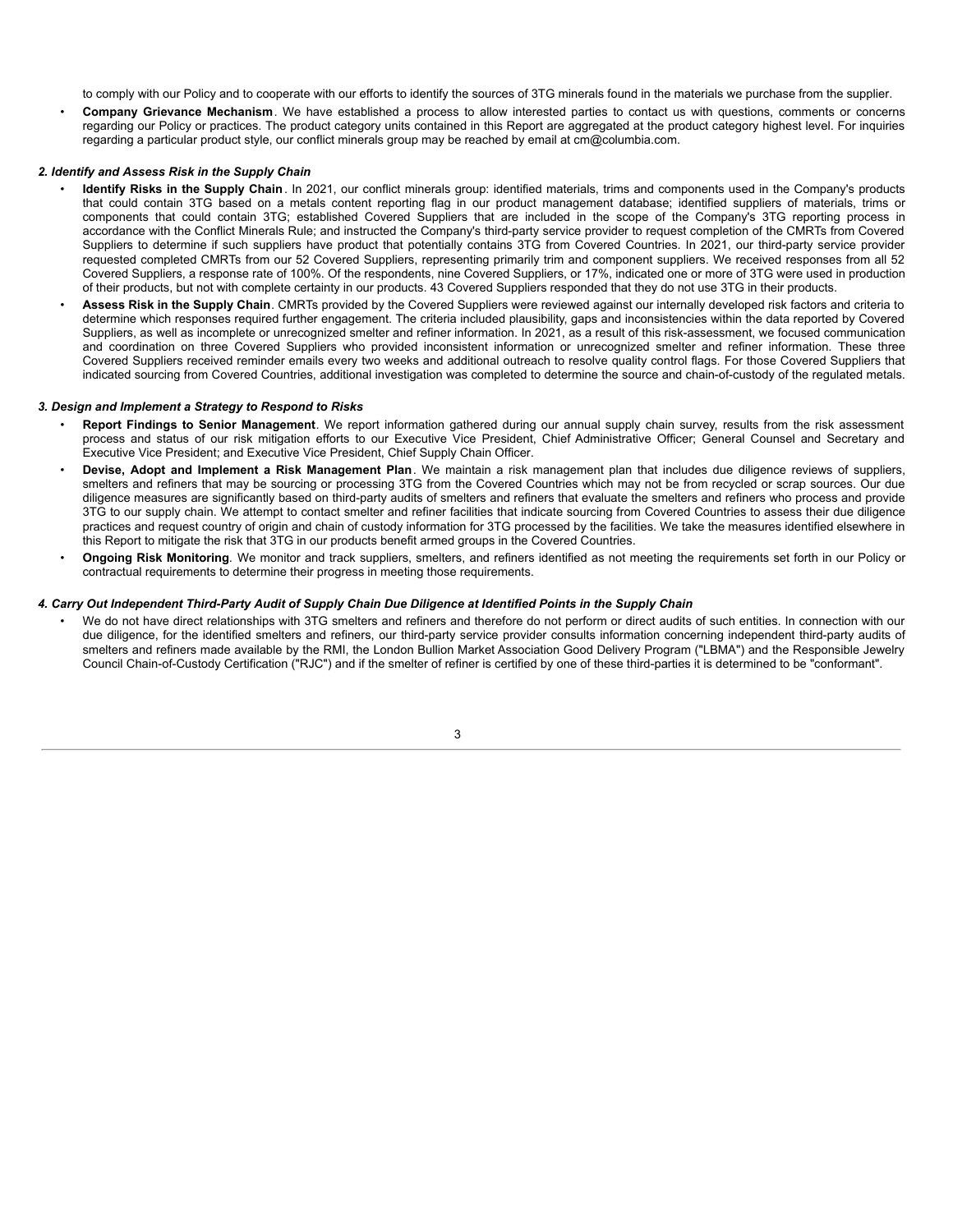#### <span id="page-6-0"></span>*5. Report on Supply Chain Due Diligence*

• The Company's Form SD and Conflict Minerals Report are annually filed with the Securities and Exchange Commission and are publicly available on our website. We also publish a Corporate Responsibility Report, which contains information on responsible sourcing, and other responsible sourcing information, on our website. In addition, we regularly publish a list of our third-party finished-goods factories on our website and publish supply chain transparency maps for selected products.

## **PART III. DUE DILIGENCE RESULTS**

Columbia has determined in good faith that during 2021, the Company contracted to manufacture apparel, accessories, equipment, and footwear that contained 3TG.

See Annex A for a list of smelters and refiners identified by our Covered Suppliers in 2021, to the extent such smelters or refiners produce 3TG, and for additional information. Information provided indicated that 88 of the 93 smelters and refiners identified in 2021 were conformant, meaning that the entities were certified as "conflict free" by RMI, LBMA, or the RJC. Two smelters or refiners have begun participating in a responsible mineral sourcing program and are not yet conformant. Three smelters or refiners are not certified as conflict free but do not source from Covered Countries.

Two supplier survey responses contained incomplete or potentially inaccurate information. We used various methods to identify the incomplete or inaccurate information in the surveyed supplier's response, including verification checks conducted by third party software or by members of our internal team. Through this outreach we determined that one response was completed erroneously. The other response contained one entity that is not known to the RMI as a processor. Based on our third party's due diligence, we have no reason to believe this entity sourced 3TG minerals from Covered Countries.

One supplier response contained a smelter or refiner which sourced from a Covered Country and was not certified as "conflict free". This smelter or refiner has begun participating in a responsible mineral sourcing program and is not yet conformant.

Due to our position in the supply chain, which is discussed earlier in this Report, we rely on our Covered Suppliers for accurate smelter and refiner information and our RCOI and due diligence measures do not provide absolute certainty regarding the source and chain of custody of the necessary 3TG contained in our in-scope products. Some Covered Suppliers provided CMRT information at a "company level". Those Covered Suppliers that provided "company level" responses use 3TG in their products but do not identify with certainty if they used 3TG in the products supplied to us specifically. Therefore, we cannot say with certainty that the 3TG from the smelters and refiners identified on the CMRTs by the Covered Suppliers are contained in our products nor can we say that the smelters and refiners identified in Annex A produced 3TG used in our products.

As a result of the foregoing, in 2021, we did not have sufficient information to determine whether or not any of our products were "DRC conflict free".

We endeavored to determine the mine or location of origin of the necessary 3TG contained in our in-scope products by requesting that the in-scope Covered Suppliers provide us with a completed CMRT and through the other procedures followed by us and the third-party provider that are described in this Report. Additional information is contained in Annex A of this Report.

#### **PART IV. RISK MITIGATION AND FUTURE DUE DILIGENCE MEASURES**

We have implemented a risk management plan that includes continued communication with our suppliers to enhance and improve the quality of responses and disclosures in future reporting periods. In furtherance of those objectives, and to support the due diligence measures to mitigate the risk that the 3TG in our products, directly or indirectly, benefit armed groups in the Covered Countries we expect to:

- Continue to educate our suppliers with an emphasis on suppliers who provided inconsistent information or unrecognized smelter and refiner information; and
- Continue to evaluate and monitor active suppliers to identify which suppliers provide us with products containing 3TG and need to be included in our information request.

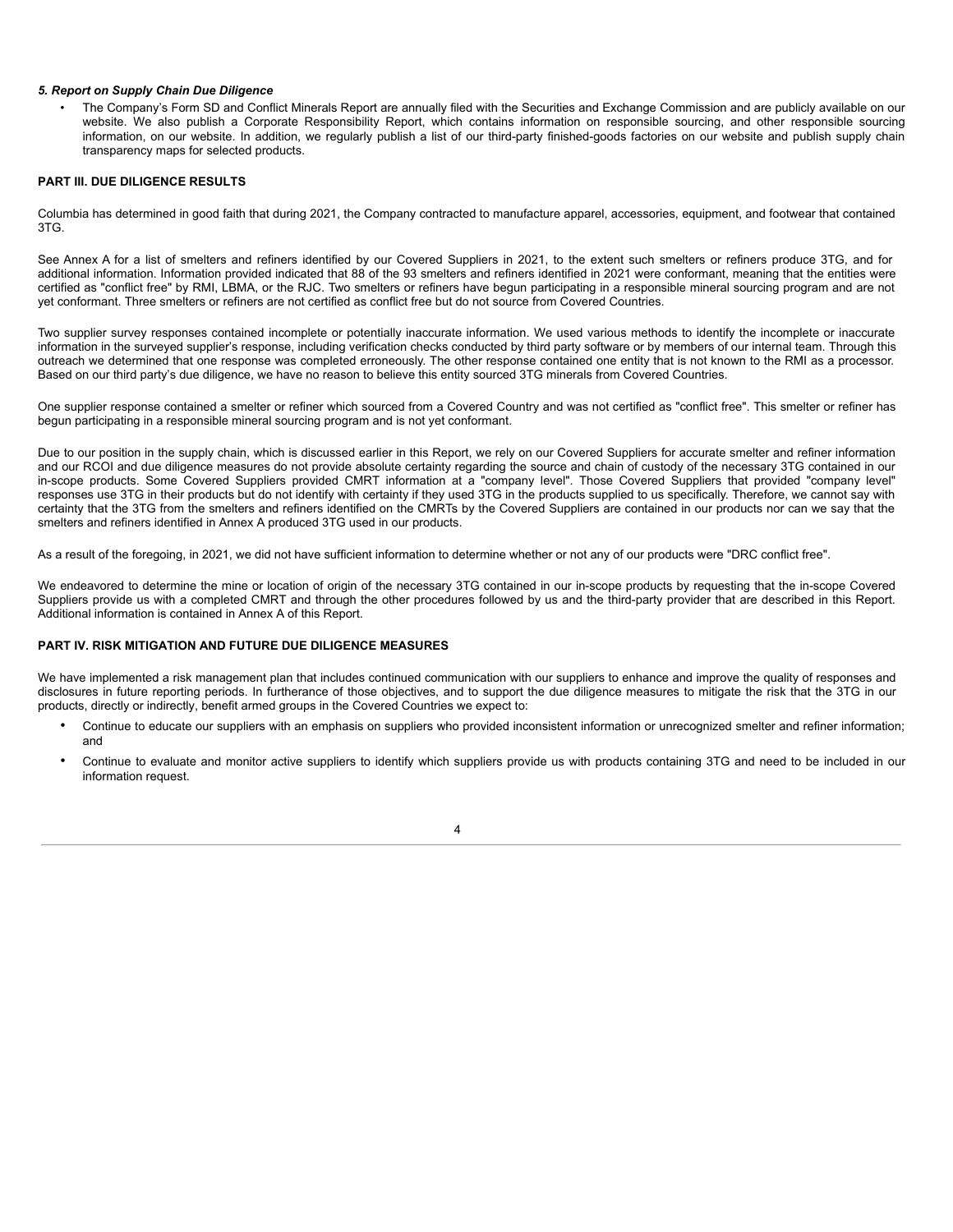This Report constitutes our annual report on our 3TG due diligence and is available on the Company's investor relations website, http://investor.columbia.com *and filed with the Securities and Exchange Commission on Form SD.*

This Report contains forward-looking statements within the meaning of federal securities laws. Forward-looking statements often use words such as "will", "anticipate", "estimate", "expect", "should", "may" and other words and terms of similar meaning or reference future dates. These forward-looking statements, and others we make from time to time, are expressed in good faith and are believed to have a reasonable basis; however, each forward-looking statement involves risks and uncertainties. Many factors may cause actual results to differ materially from projected results in forward-looking statements, including the risks described in our Annual Reports on Form 10-K, Quarterly Reports on Form 10-Q and subsequent SEC filings. Forward-looking statements are inherently less reliable than historical information. Except as required by law, we do not undertake any duty to update forward-looking statements after the date they are made or to conform them to actual results or to changes in circumstances or to reflect changes in events, circumstances or expectations. New factors emerge from time to time and it is not possible for us to predict or assess the effects of all such factors or the extent to which any factor, or combination of factors, may *cause results to differ materially from those contained in this Report.*

| I |
|---|
| I |
|   |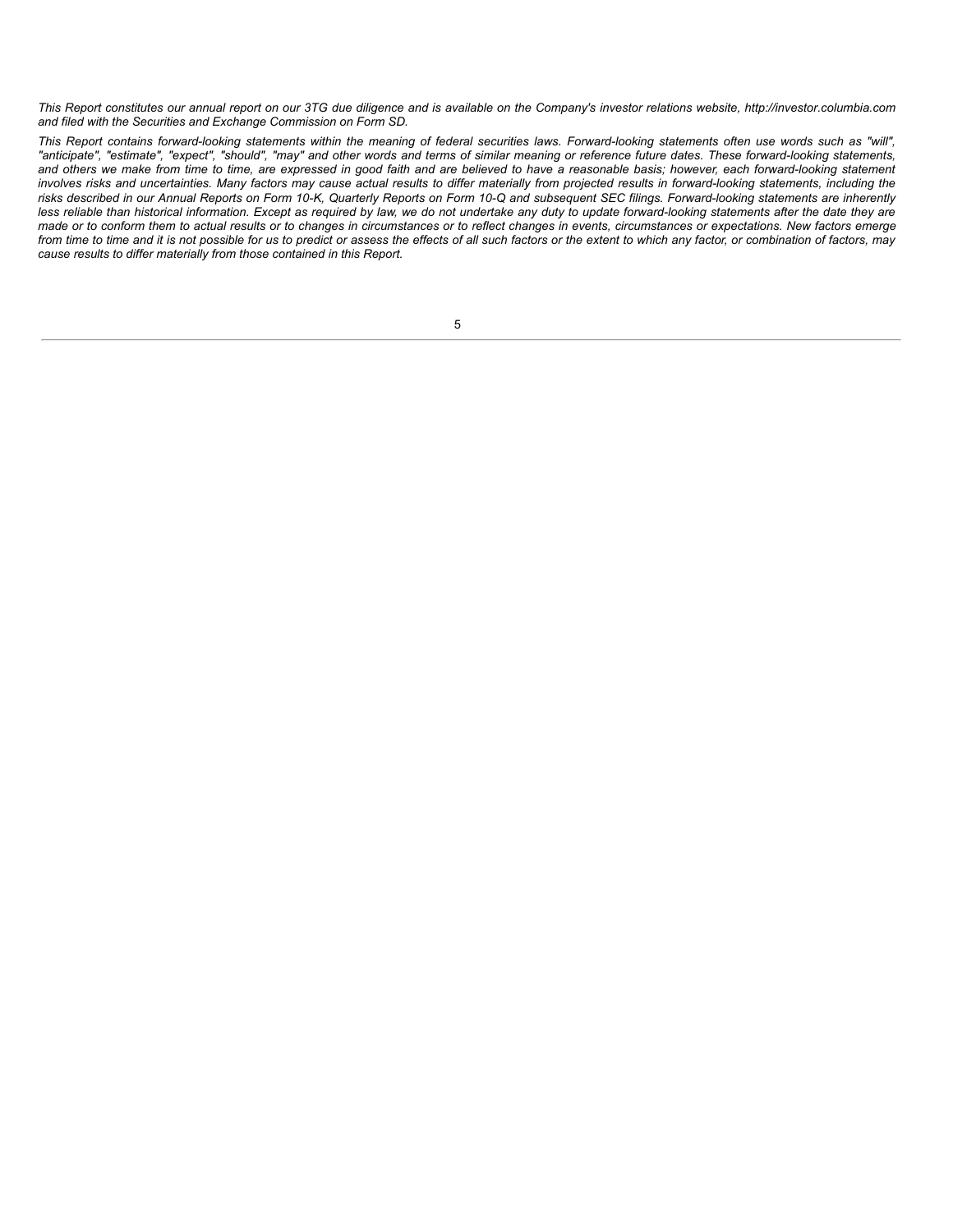## **ANNEX A**

Capitalized terms used and not otherwise defined in this Annex A have the meanings set forth in the Conflict Minerals Report of which this Annex A is a part.

# **Smelters and Refiners**

In connection with our RCOI or due diligence, as applicable, the Covered Suppliers identified to us the smelters listed below as having potentially processed the 3GT contained in our in-scope products in 2021. Please see the notes that accompany the table for additional information concerning the data in the table.

| <b>Mineral</b> | <b>Smelter Name</b>                           | <b>Smelter Location</b> | <b>Status</b> |
|----------------|-----------------------------------------------|-------------------------|---------------|
| Gold           | 8853 S.p.A.                                   | Italy                   | Conformant    |
| Gold           | Aida Chemical Industries Co., Ltd.            | Japan                   | Conformant    |
| Gold           | Allgemeine Gold-und Silberscheideanstalt A.G. | Germany                 | Conformant    |
| Gold           | AngloGold Ashanti Corrego do Sitio Mineracao  | <b>Brazil</b>           | Conformant    |
| Gold           | Argor-Heraeus S.A.                            | Switzerland             | Conformant    |
| Gold           | Asahi Pretec Corp.                            | Japan                   | Conformant    |
| Gold           | Asahi Refining Canada Ltd.                    | Canada                  | Conformant    |
| Gold           | Asahi Refining USA Inc.                       | <b>United States</b>    | Conformant    |
| Gold           | Asaka Riken Co., Ltd.                         | Japan                   | Conformant    |
| Gold           | Aurubis AG                                    | Germany                 | Conformant    |
| Gold           | <b>Boliden AB</b>                             | Sweden                  | Conformant    |
| Gold           | C. Hafner GmbH + Co. KG                       | Germany                 | Conformant    |
| Gold           | CCR Refinery - Glencore Canada Corporation    | Canada                  | Conformant    |
| Gold           | Chimet S.p.A.                                 | Italy                   | Conformant    |
| Gold           | DODUCO Contacts and Refining GmbH             | Germany                 | Conformant    |
| Gold           | Dowa                                          | Japan                   | Conformant    |
| Gold           | Eco-System Recycling Co., Ltd. East Plant     | Japan                   | Conformant    |
| Gold           | Heimerle + Meule GmbH                         | Germany                 | Conformant    |
| Gold           | Heraeus Metals Hong Kong Ltd.                 | China                   | Conformant    |
| Gold           | Heraeus Precious Metals GmbH & Co. KG         | Germany                 | Conformant    |
| Gold           | Ishifuku Metal Industry Co., Ltd.             | Japan                   | Conformant    |
| Gold           | <b>Istanbul Gold Refinery</b>                 | Turkey                  | Conformant    |
| Gold           | JX Nippon Mining & Metals Co., Ltd.           | Japan                   | Conformant    |
| Gold           | Kennecott Utah Copper LLC                     | <b>United States</b>    | Conformant    |
| Gold           | Kojima Chemicals Co., Ltd.                    | Japan                   | Conformant    |
| Gold           | LS-NIKKO Copper Inc.                          | Korea, Republic of      | Conformant    |
| Gold           | Matsuda Sangyo Co., Ltd.                      | Japan                   | Conformant    |
| Gold           | Metalor Technologies (Hong Kong) Ltd.         | China                   | Conformant    |
| Gold           | Metalor Technologies (Singapore) Pte., Ltd.   | Singapore               | Conformant    |
| Gold           | Metalor Technologies (Suzhou) Ltd.            | China                   | Conformant    |
| Gold           | Metalor Technologies S.A.                     | Switzerland             | Conformant    |
| Gold           | <b>Metalor USA Refining Corporation</b>       | <b>United States</b>    | Conformant    |
| Gold           | Metalurgica Met-Mex Penoles S.A. De C.V.      | <b>Mexico</b>           | Conformant    |
| Gold           | Mitsubishi Materials Corporation              | Japan                   | Conformant    |
| Gold           | Mitsui Mining and Smelting Co., Ltd.          | Japan                   | Conformant    |
| Gold           | Nihon Material Co., Ltd.                      | Japan                   | Conformant    |

6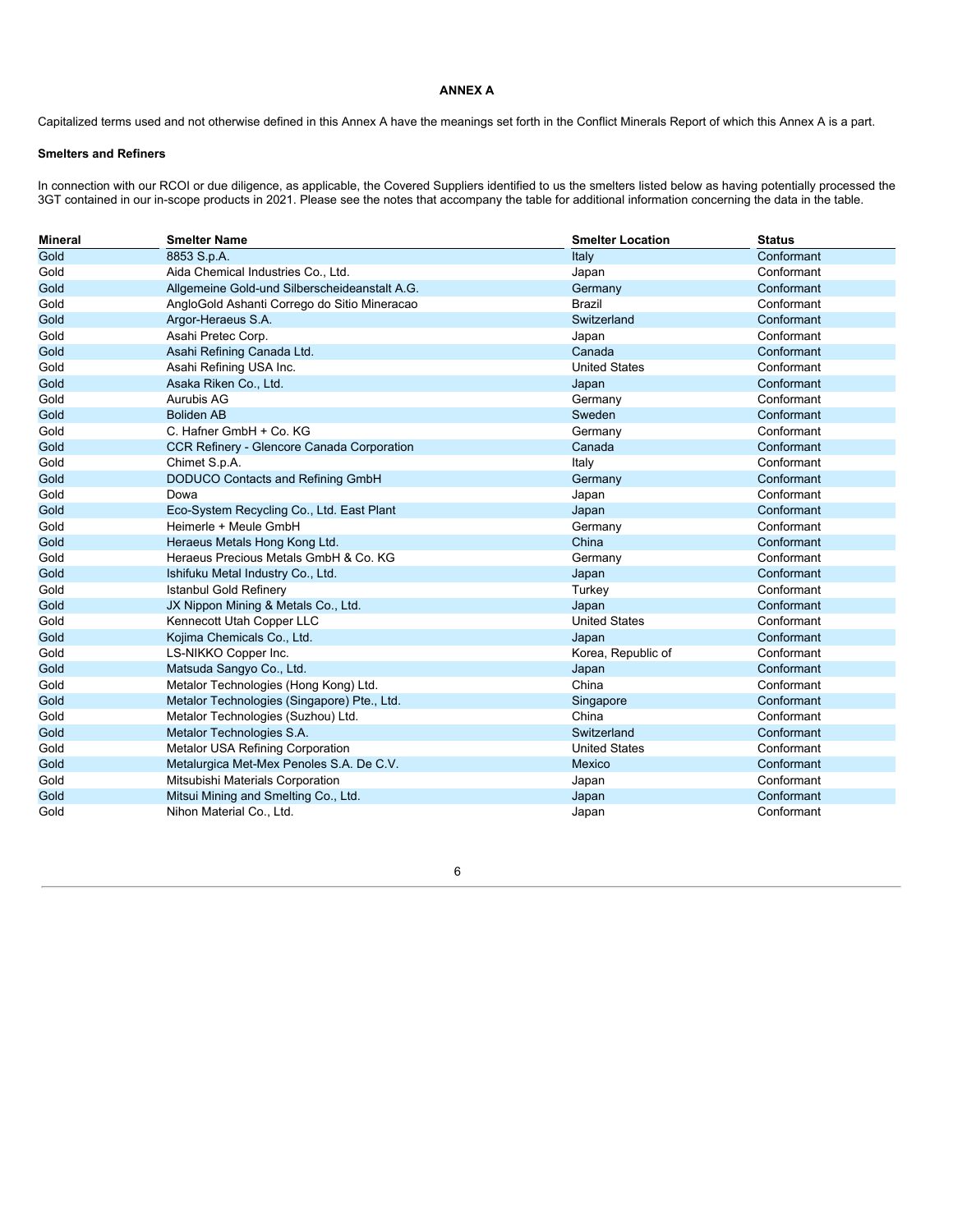| Gold | Ohura Precious Metal Industry Co., Ltd.             | Japan                | Conformant |
|------|-----------------------------------------------------|----------------------|------------|
| Gold | PAMP S.A.                                           | Switzerland          | Conformant |
| Gold | Rand Refinery (Pty) Ltd.                            | South Africa         | Conformant |
| Gold | Royal Canadian Mint                                 | Canada               | Conformant |
| Gold | Safimet S.p.A                                       | Italy                | Conformant |
| Gold | SAXONIA Edelmetalle GmbH                            | Germany              | Active     |
| Gold | SEMPSA Joyeria Plateria S.A.                        | Spain                | Conformant |
| Gold | Shandong Zhaojin Gold & Silver Refinery Co., Ltd.   | China                | Conformant |
| Gold | Sumitomo Metal Mining Co., Ltd.                     | Japan                | Conformant |
| Gold | T.C.A S.p.A                                         | Italy                | Conformant |
| Gold | Tanaka Kikinzoku Kogyo K.K.                         | Japan                | Conformant |
| Gold | Tokuriki Honten Co., Ltd.                           | Japan                | Conformant |
| Gold | Umicore S.A. Business Unit Precious Metals Refining | Belgium              | Conformant |
| Gold | United Precious Metal Refining, Inc.                | <b>United States</b> | Conformant |
| Gold | Valcambi S.A.                                       | Switzerland          | Conformant |
| Gold | <b>WIELAND Edelmetalle GmbH</b>                     | Germany              | Conformant |
| Gold | Zhongyuan Gold Smelter of Zhongjin Gold Corporation | China                | Conformant |
| Tin  | Alpha                                               | <b>United States</b> | Conformant |
| Tin  | Chenzhou Yunxiang Mining and Metallurgy Co., Ltd.   | China                | Conformant |
| Tin  | Chifeng Dajingzi Tin Industry Co., Ltd.             | China                | Conformant |
| Tin  | China Tin Group Co., Ltd.                           | China                | Conformant |
| Tin  | CV Venus Inti Perkasa                               | Indonesia            | Active     |
| Tin  | Dowa                                                | Japan                | Conformant |
| Tin  | <b>EM Vinto</b>                                     | <b>Bolivia</b>       | Conformant |
| Tin  | <b>Fenix Metals</b>                                 | Poland               | Conformant |
| Tin  | Gejiu Non-Ferrous Metal Processing Co., Ltd.        | China                | Conformant |
| Tin  | Gejiu Yunxin Nonferrous Electrolysis Co., Ltd.      | China                | Conformant |
| Tin  | Guangdong Hanhe Non-Ferrous Metal Co., Ltd.         | China                | Conformant |
| Tin  | Jiangxi New Nanshan Technology Ltd.                 | China                | Conformant |
| Tin  | Ma'anshan Weitai Tin Co., Ltd.                      | China                | Conformant |
| Tin  | Malaysia Smelting Corporation (MSC)                 | Malaysia             | Conformant |
| Tin  | Metallic Resources, Inc.                            | <b>United States</b> | Conformant |
| Tin  | Metallo Belgium N.V.                                | Belgium              | Conformant |
| Tin  | Mineracao Taboca S.A.                               | Brazil               | Conformant |
| Tin  | Minsur                                              | Peru                 | Conformant |
| Tin  | Mitsubishi Materials Corporation                    | Japan                | Conformant |
| Tin  | O.M. Manufacturing Philippines, Inc.                | Philippines          | Conformant |
| Tin  | Operaciones Metalurgicas S.A.                       | <b>Bolivia</b>       | Conformant |
| Tin  | PT Artha Cipta Langgeng                             | Indonesia            | Conformant |
| Tin  | PT ATD Makmur Mandiri Jaya                          | Indonesia            | Conformant |
| Tin  | PT Bangka Serumpun                                  | Indonesia            | Conformant |
| Tin  | PT Menara Cipta Mulia                               | Indonesia            | Conformant |
| Tin  | PT Mitra Stania Prima                               | Indonesia            | Conformant |
| Tin  | PT Refined Bangka Tin                               | Indonesia            | Conformant |
| Tin  | PT Stanindo Inti Perkasa                            | Indonesia            | Conformant |
| Tin  | PT Timah Tbk Kundur                                 | Indonesia            | Conformant |

7